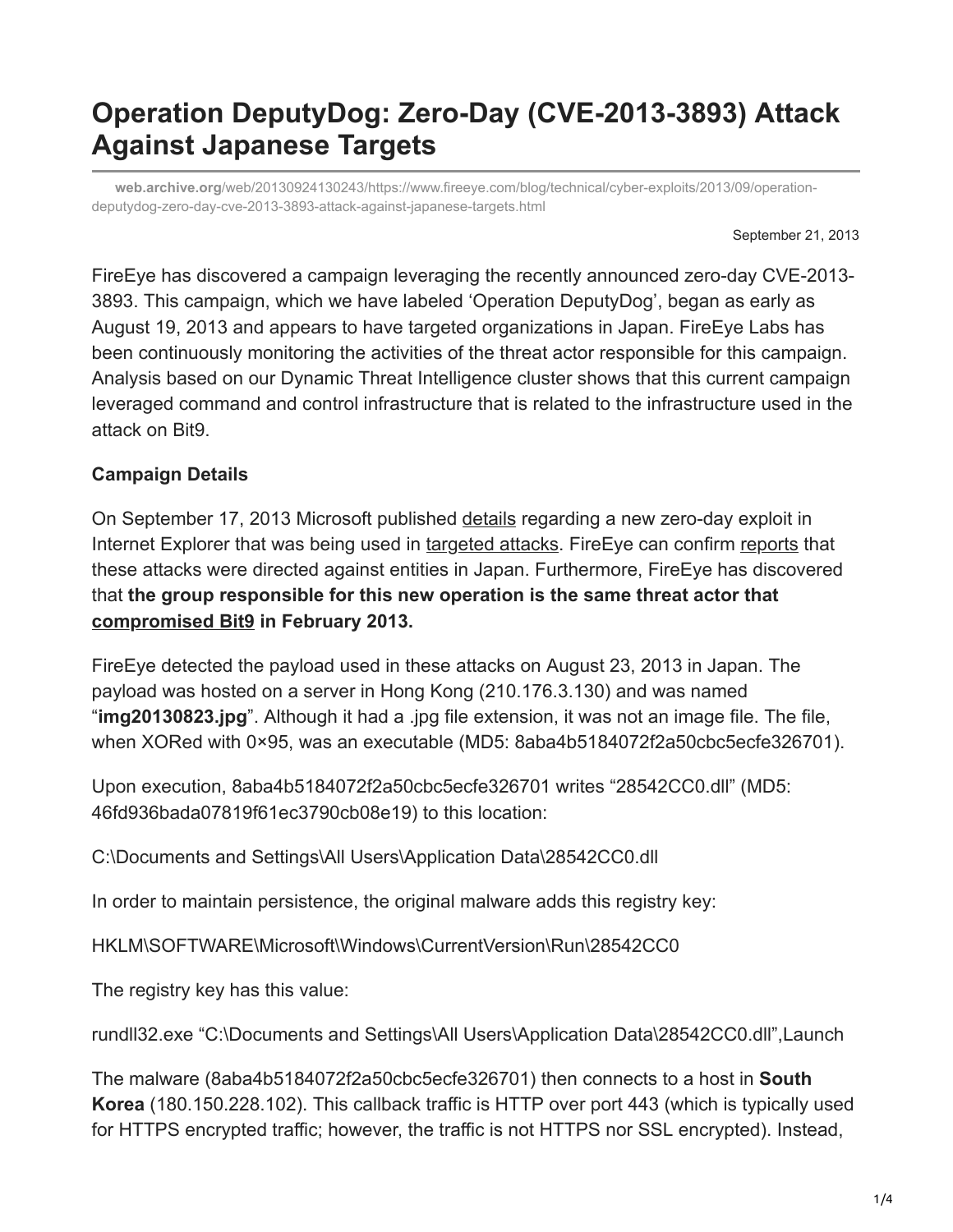this clear-text callback traffic resembles this pattern:

POST /info.asp HTTP/1.1 Content-Type: application/x-www-form-urlencoded **Agtid: [8 chars]08x** User-Agent: Mozilla/4.0 (compatible; MSIE 6.0; Win32) Host: 180.150.228.102:443 Content-Length: 1045 Connection: Keep-Alive Cache-Control: no-cache

[8 chars]08x&[Base64 Content]

The unique HTTP header "**Agtid:**" contains 8 characters followed by "08x". The same pattern can be seen in the POST content as well.

A second related sample was also delivered from 111.118.21.105/css/sun.css on September 5, 2013. The sun.css file was a malicious executable with an MD5 of bd07926c72739bb7121cec8a2863ad87 and it communicated with the same communications protocol described above to the same command and control server at 180.150.228.102.

## **Related Samples**

We found that both droppers, bd07926c72739bb7121cec8a2863ad87 and 8aba4b5184072f2a50cbc5ecfe326701, were compiled on 2013-08-19 at 13:21:59 UTC. As we examined these files, we noticed a unique fingerprint.

These samples both had a string that may have been an artifact of the builder used to create the binaries. This string was "**DGGYDSYRL**", which we refer to as "DeputyDog". As such, we developed the following YARA signature, based on this unique attribute:

```
rule APT_DeputyDog_Strings
{
meta:
author = "FireEye Labs"
version = "1.0"description = "detects string seen in samples used in 2013-3893 0day attacks"
reference = "8aba4b5184072f2a50cbc5ecfe326701″
strings:
$mz = {4d 5a}$a = "DGGYDSYRL"
condition:
($mz at 0) and $a
}
```
We used this signature to identify 5 other potentially related samples: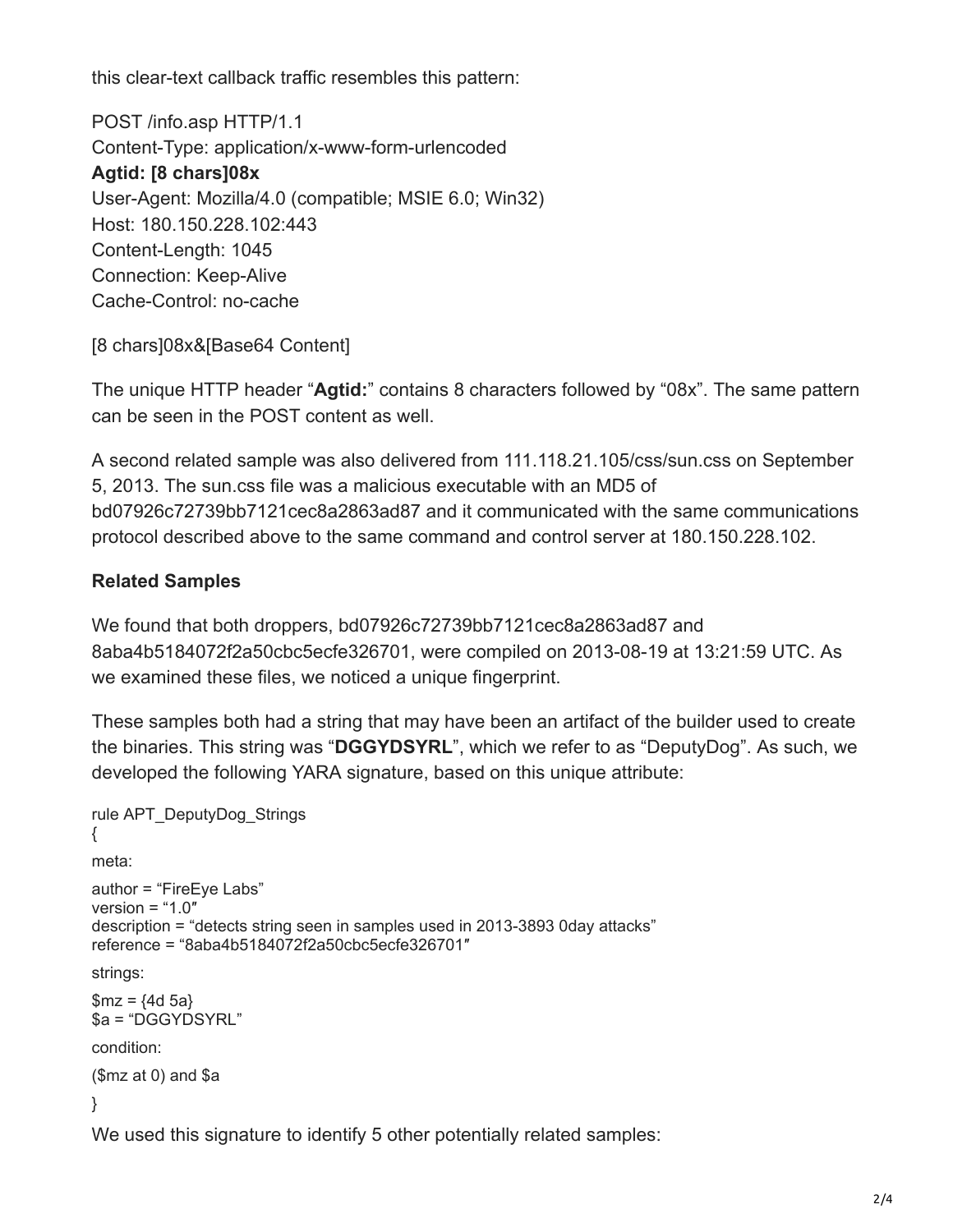| MD5                              | <b>Compile Time (UTC)</b> | <b>C2 Server</b> |
|----------------------------------|---------------------------|------------------|
| 58dc05118ef8b11dcb5f5c596ab772fd | 2013-08-19 13:21:58       | 180.150.228.102  |
| 4d257e569539973ab0bbafee8fb87582 | 2013-08-19 13:21:58       | 103.17.117.90    |
| dbdb1032d7bb4757d6011fb1d077856c | 2013-08-19 13:21:59       | 110.45.158.5     |
| 645e29b7c6319295ae8b13ce8575dc1d | 2013-08-19 13:21:59       | 103.17.117.90    |
| e9c73997694a897d3c6aadb26ed34797 | 2013-04-13 13:42:45       | 110.45.158.5     |

Note that all of the samples, except for e9c73997694a897d3c6aadb26ed34797, were compiled on 2013-08-19, within 1 second of each other.

We pivoted off the command and control IP addresses used by these samples and found the following known malicious domains recently pointed to 180.150.228.102.

| <b>Domain</b>    | <b>First Seen</b>                                          | <b>Last Seen</b>                        |
|------------------|------------------------------------------------------------|-----------------------------------------|
|                  | ea.blankchair.com 2013-09-01 05:02:22 2013-09-01 08:25:22  |                                         |
|                  | rt.blankchair.com 2013-09-01 05:02:21 2013-09-01 08:25:24  |                                         |
|                  | ali.blankchair.com 2013-09-01 05:02:20 2013-09-01 08:25:22 |                                         |
| dll.freshdns.org |                                                            | 2013-07-01 10:48:56 2013-07-09 05:00:03 |

#### **Links to Previous Campaigns**

According to [Bit9,](https://web.archive.org/web/20130924130243/https://blog.bit9.com/2013/02/25/bit9-security-incident-update/) **the attackers that penetrated their network dropped two variants of the [HiKit rootkit](https://web.archive.org/web/20130924130243/https://www.mandiant.com/blog/hikit-rootkit-advanced-persistent-attack-techniques-part-1-2/)**. One of these Hitkit samples connected to a command and control server at downloadmp3server[.]servemp3[.]com that resolved to 66.153.86.14. This same IP address also hosted www[.]yahooeast[.]net, a known malicious domain, between March 6, 2012 and April 22, 2012.

The domain yahooeast[.]net was registered to 654@123.com. This email address was also used to register blankchair[.]com – the domain that we see was pointed to the 180.150.228.102 IP, which is the callback associated with sample 58dc05118ef8b11dcb5f5c596ab772fd, and has been already correlated back to the attack leveraging the CVE-2013-3893 zero-day vulnerability.

#### **Threat Actor Attribution**